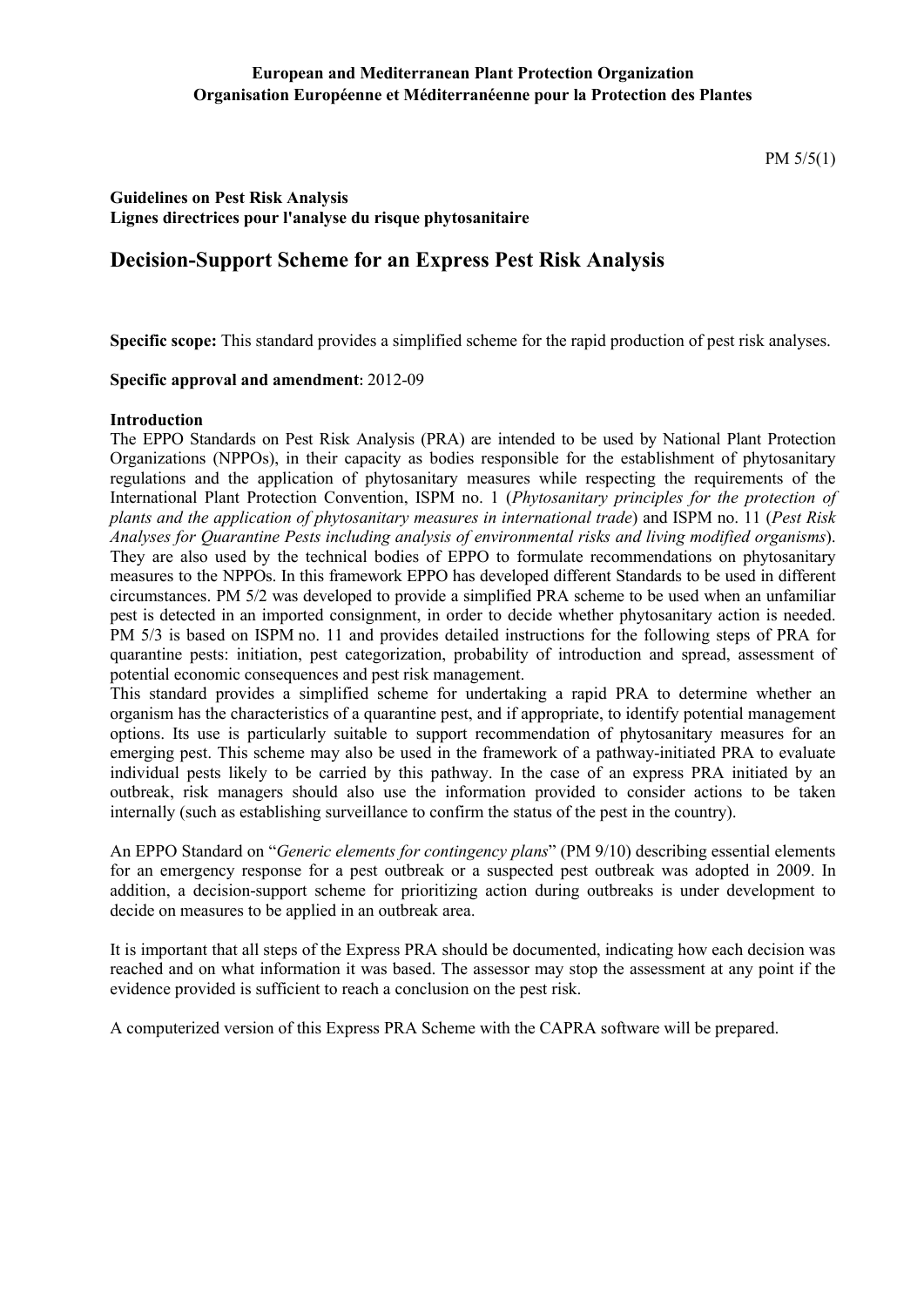**Summary<sup>1</sup>** of the Express Pest Risk Analysis for *Chaetosiphon fragaefolii* (strawberry aphid)

**PRA area: Norway** *(specify the PRA area being assessed)*

**Describe the endangered area:** *(see question 14)* All strawberry producing areas in Norway, but especially coastal areas with mild winters and clusters of growers aiming to extend the season (e.g., Agder and Rogaland).

Main conclusions

*Overall assessment of risk (Copy your answer from Q 15):* The tolerance level of 1% of plants harbouring *C. fragaefolii* makes the likelihood of entry with imported plants and establishment during the growing season very high. The likelihood of long-term establishment through several years is smaller. Still, if viruses are present in imported material together with *C. fragaefolii*, these viruses may be spread by winged aphids to other plantings before winter, regardless of the fate of the aphid population in winter. We perceive this mechanism as the greatest phytosanitary risk. Statistically, if 1 % of plants harbour virus, and 1 % aphids, one plant in every 10 000 plants will have both, and there will be 3 such double-infected plants per ha.

*Phytosanitary Measures: indicate whether the pest should be recommended for immediate action in the PRA area. Summarize your answer from Q 16.*

Ideally, the tolerance level of 1% should be lowered. Importers/ growers should check imported plants for aphids throughout the season, and inspections from the National Food Authority should take place. A guideline for aphid management in imported plants, especially in protected crops, should be made. The aphidicides used at the export sites should be made known to the buyers to slow down resistance development. Buying CATT (Controlled Atmosphere Temperature Treatment) plants will probably lower the risk of introducing live aphids, especially in plants not subjected to long cold storage.

*Note: If the assessment shows that phytosanitary measures are not required for your country but there are indications that other EPPO countries are at higher risk, mention it.*

| <b>Phytosanitary risk for the endangered area (Individual</b><br>ratings for likelihood of entry and establishment, and for<br>magnitude of spread and impact are provided in the<br>document)                 | High | Moderate X | Low |  |
|----------------------------------------------------------------------------------------------------------------------------------------------------------------------------------------------------------------|------|------------|-----|--|
| <b>Level of uncertainty of assessment</b><br>(see $Q$ 17 for the justification of the rating. Individual ratings<br>of uncertainty of entry, establishment, spread and impact are<br>provided in the document) | High | Moderate   |     |  |

### *Other recommendations:*

-

- *Inform EPPO or IPPC or EU:* No
- *Inform industry, other stakeholders:* Yes (see main conclusions on phytosanitary measures)
- *State whether a detailed PRA is needed to reduce level of uncertainty (if so, state which parts of the PRA should be focused on):* Compare winter conditions (including length of such conditions) in mildest areas of Norway to those in selected regions where *C. fragaefolii* is a known pest (e.g. England, Netherlands, Northern Germany).
- **Specify if surveys are recommended to confirm the pest status:** Yes, a survey in the endangered area is highly recommended.
- *State what additional work/research could help making a decision.*
- -Knowledge on how cold storage of strawberry plants affects *C. fragaefolii* survival

- Knowledge on how CATT affects *C. fragaefolii* survival*.*

<sup>&</sup>lt;sup>1</sup> The summary should be elaborated once the analysis is completed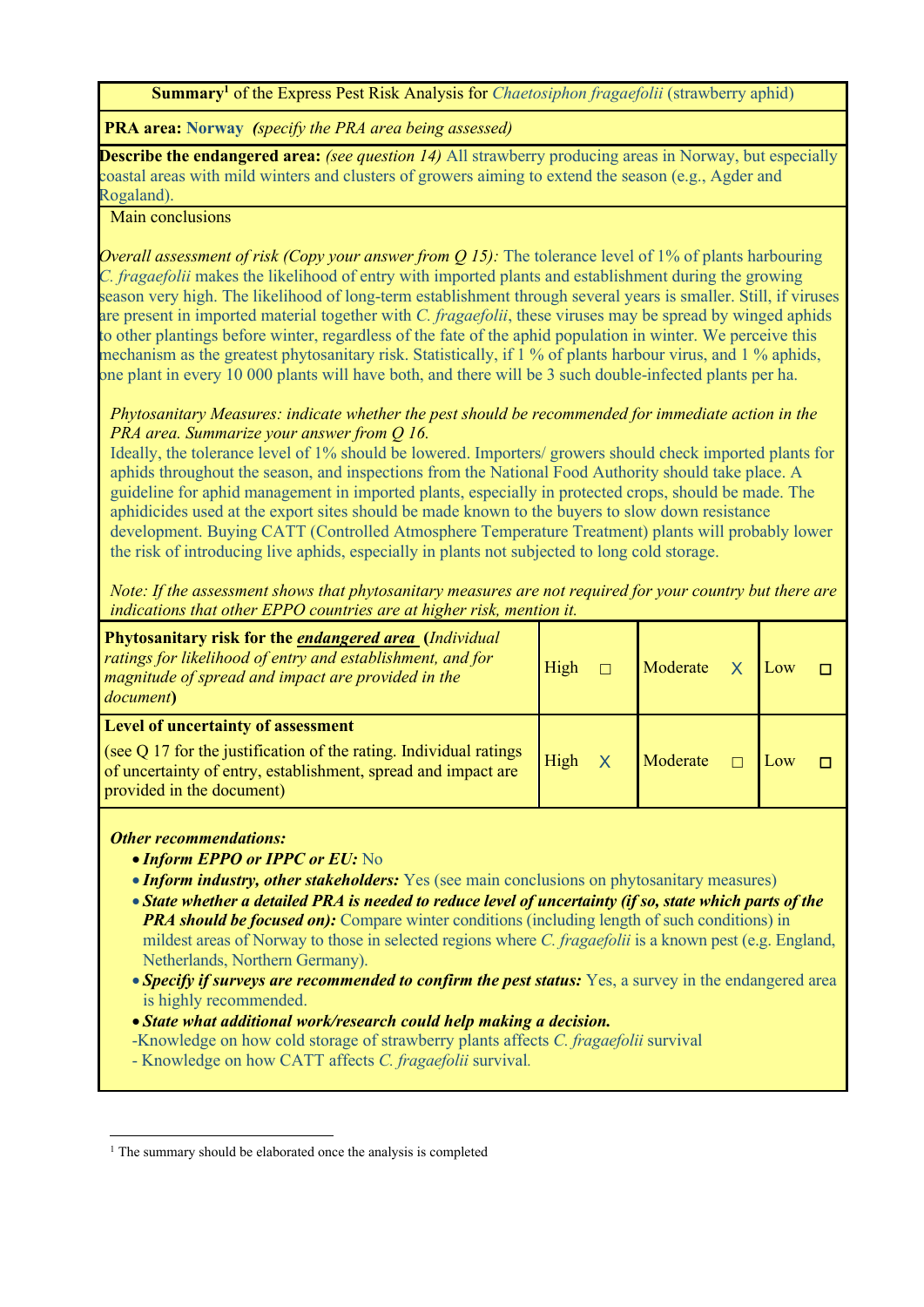# **Express Pest Risk Analysis,** *Chaetosiphon fragaefolii* **in Norway**

**Prepared by:** Dr Nina Trandem, Bioforsk, Plant Health and Plant Protection Division, Høgskoleveien 7, 1430 Ås, Norway

**Date:** 21 October 2014

#### **Stage 1. Initiation**

**Reason for performing the PRA:** Proposition to include *C. fragaefolii* in Appendix 2 of "Forskrift om planter og tiltak mot planteskadegjørere", making it illegal to introduce and spread the aphid in Norway if it occurs in plants and propagation material of *Fragaria* (seeds excluded). The background is a proposal of lifting the import ban on strawberry plants for planting, requiring imported material to follow the EPPO certification scheme (EPPO 2008) for certified material (CM). This scheme has a non-zero tolerance (1%) of *C. fragaefolii*.

**PRA area:** Norway

#### **Stage 2. Pest risk assessment**

**1. Taxonomy:** *Chaetosiphon* (subgenus *Pentatrichopus*) *fragaefolii* (Cockerell, 1901), Hemiptera: Aphididae (Class: Insecta). Common name: The strawberry aphid (Norwegian: called "liten jordbærbladlus" in one publication, not an official name, and not a valid name according to current rules for Norwegian names.

#### **2. Pest overview**

- *Life cycle/ biology*: In North America (assumed area of origin) this aphid reproduces both sexually (overwintering as an egg) and asexually (overwintering as wingless adult females/ nymphs). European populations mainly reproduce asexually, although eggs are sometimes observed when kept in the lab, and winged males are produced (Dicker 1952). The asexual life cycle includes production of winged females in the late spring and autumn. The aphid is able to produce nymphs at temperatures above  $4^{\circ}$ C, the fastest birth rate and least mortality being at ca 25 °C (Schaefers & Allen 1962) After harsh winters, populations in the UK (Dicker 1952) and Netherlands (De Fluiter 1954) are very small. After milder winters in these countries, the aphid is everpresent in strawberry fields in these countries. The assumed reason for mortality during frost is food shortage (plants being frozen) as much as frost per se (Dicker 1952). The developmental time (deposition of nymph to adult female) is 29 days at 10 °C and 7-9 days at 25 °C (Schaefers & Allen 1962, Bernardi et al 2012), but nymph production does not start at once. At 25  $\degree$ C, about a week passes before the adult female starts to give birth to new nymphs (Bernardi et al. 2012). Each female typically produce at least 20 nymphs (Dicker 1952; Schaefers & Allen 1962). Krczal & Merbecks (1988) reported of aphids living as long as 229 days in November in Germany (at 3-9 °C).
- *Host plants:* Species of *Fragaria* (mainly on cultivated varieties, rarely on *F. vesca* in Europe) and *Potentilla (P. anserina)* (Blackman and Eastop 2000). *Rosa rugosa* is also mentioned in some sources.
- *Symptoms:* Inhibition of growth and development, honeydew and sooty mould. Severity depending on aphid population size and strawberry cultivar.
- **Detection and identification:** By inspecting plants for aphids (low populations) or symptoms (high populations). Identification: By the combination of host plant and presence of conspicuous knobbed (capitate) body hairs; in the absence of host plant, Heie (1994) provides a key. No species-specific traps are available, but winged specimens can be trapped in yellow pan traps.
- *Occurrence in Norway:* Two winged specimens (1 female and 1 male), trapped at Ås in September 1955, are the only finds of this species published from Fennoscandia (Tambs-Lyche 1970, details provided by Steffen Roth, NHM Bergen, where specimens are kept). Stenseth (1989) surveyed aphids on strawberry in Norway and did not find the species.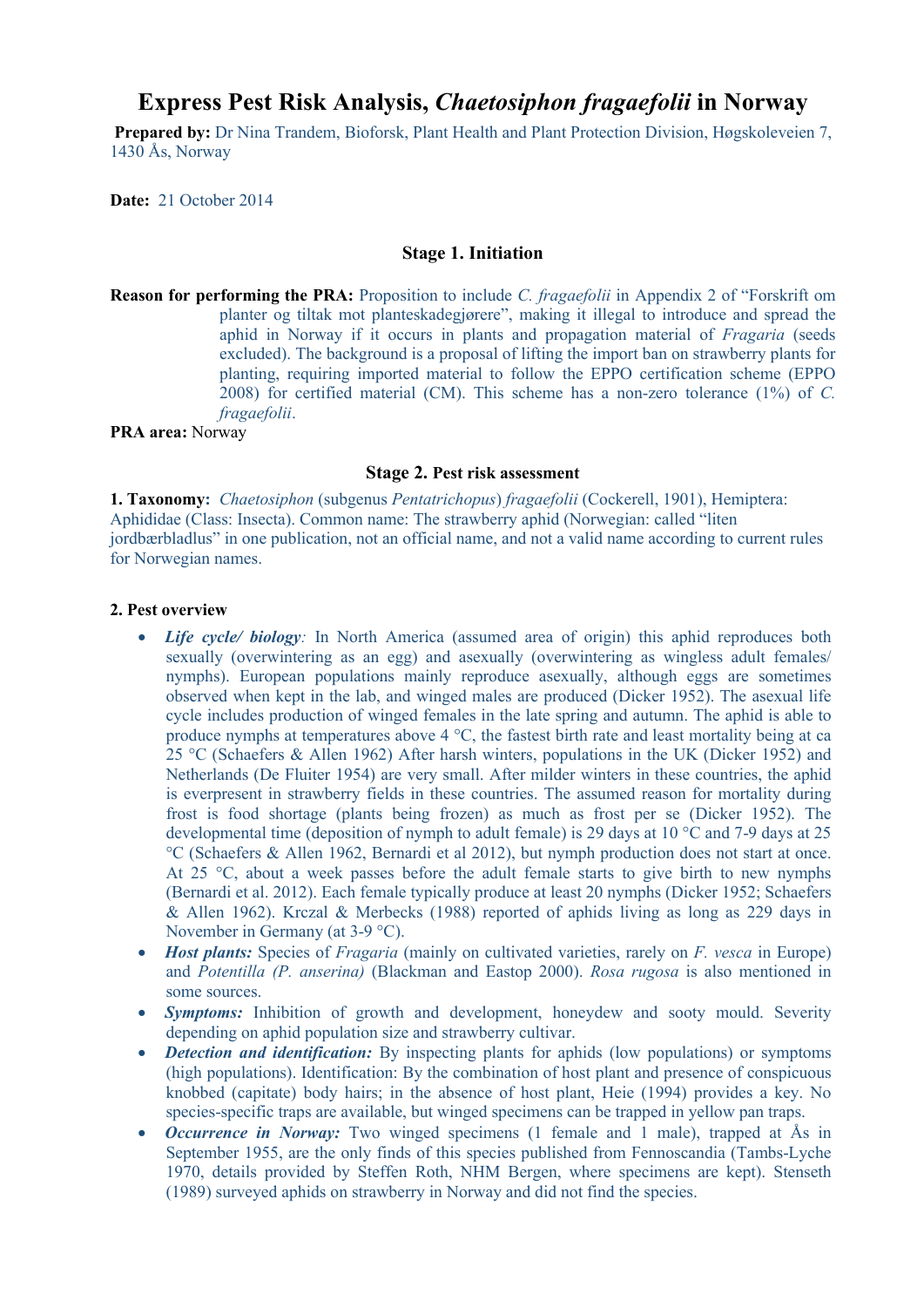### **3. Is the pest a vector? Yes** X **No** ☐

*If the pest is a vector, which organism(s) is (are) transmitted and does it (do they) occur in the PRA area?*

| <b>Pathogen</b>                                               | <b>Occurrence in Norway</b>                       |
|---------------------------------------------------------------|---------------------------------------------------|
| Strawberry crinkle virus (SCV)                                | Not found in Norway                               |
| Strawberry mild yellow edge virus (SMYEV) Not found in Norway |                                                   |
| Strawberry mottle virus (SMoM)                                | Not found in Norway                               |
| Strawberry veinbanding virus (SVBV                            | A case in 1990, in cultivar Mimek, was eradicated |

"There is no appreciable spread of strawberry viruses unless *[Chaetosiphon] fragaefolii* occurs" (De Fluiter 1959, as cited by Stultz 1968, on the situation in Holland).

**4.** Is a vector needed for pest entry or spread? Yes □ □ No X

*If a vector is needed, which organism(s) serves as a vector and does it (do they) occur in the PRA area? Consider both the pest and the vector in the assessment.*

#### **5. Regulatory status of the pest**

*Is the pest already regulated by any NPPO, or recommended for regulation by any RPPO? (Assessors can check this by reference to EPPO PQR, RPPO and IPPC websites in addition to normal search mechanisms).* 

The species is on the list of targets for visual inspection in EPPO's strawberry certification scheme (zero tolerance in nuclear stock and propagation stock I; 1 % tolerance in propagation stock II and certified material).

| <b>Continent</b> | <b>Distribution</b> (list countries, or<br>provide a general indication, e.g.<br>present in West Africa)                                             | <b>Provide comments on the pest status</b><br>in the different countries where it<br>occurs (e.g. widespread, native,<br>introduced)                                                                                                                       | Reference                                                          |
|------------------|------------------------------------------------------------------------------------------------------------------------------------------------------|------------------------------------------------------------------------------------------------------------------------------------------------------------------------------------------------------------------------------------------------------------|--------------------------------------------------------------------|
| Africa           |                                                                                                                                                      |                                                                                                                                                                                                                                                            |                                                                    |
| America          | North and South-America                                                                                                                              | The assumed area of origin. Part of a<br>species complex.                                                                                                                                                                                                  | (Blackman et al<br>1987)                                           |
| Asia             | Israel, Japan, Philippines                                                                                                                           |                                                                                                                                                                                                                                                            | <b>EFSA 2014</b>                                                   |
| Europe           | Austria, Belgium, Bulgaria,<br>Czech Republic, France,<br>Germany, Hungary, Ireland,<br>Latvia, Netherlands, (Norway),<br>Italy, Portugal, Spain, UK | Unknown number of winged<br>specimens trapped in Norway $(As)$ in<br>1955 (2 are in collections). Not found<br>since. Not recently surveyed in<br>Norway and Sweden. In Finland, the<br>risk of establishment is rated as<br>medium (Vänninen et al 2011). | EFSA 2014,<br>Tambs-Lyche<br>1970, Steffen<br>Roth, pers.<br>comm. |
| <i>Oceania</i>   | New Zealand, Australia                                                                                                                               |                                                                                                                                                                                                                                                            | <b>EFSA 2014</b>                                                   |

#### **6. Distribution**

*Information on distribution may be retrieved from PQR (http://www.eppo.int/DATABASES/pqr/pqr.htm), CAPRA datasets (http://capra.eppo.org/), CABI maps, etc.*

Comments on distribution: Largely follows the distribution of strawberry growing.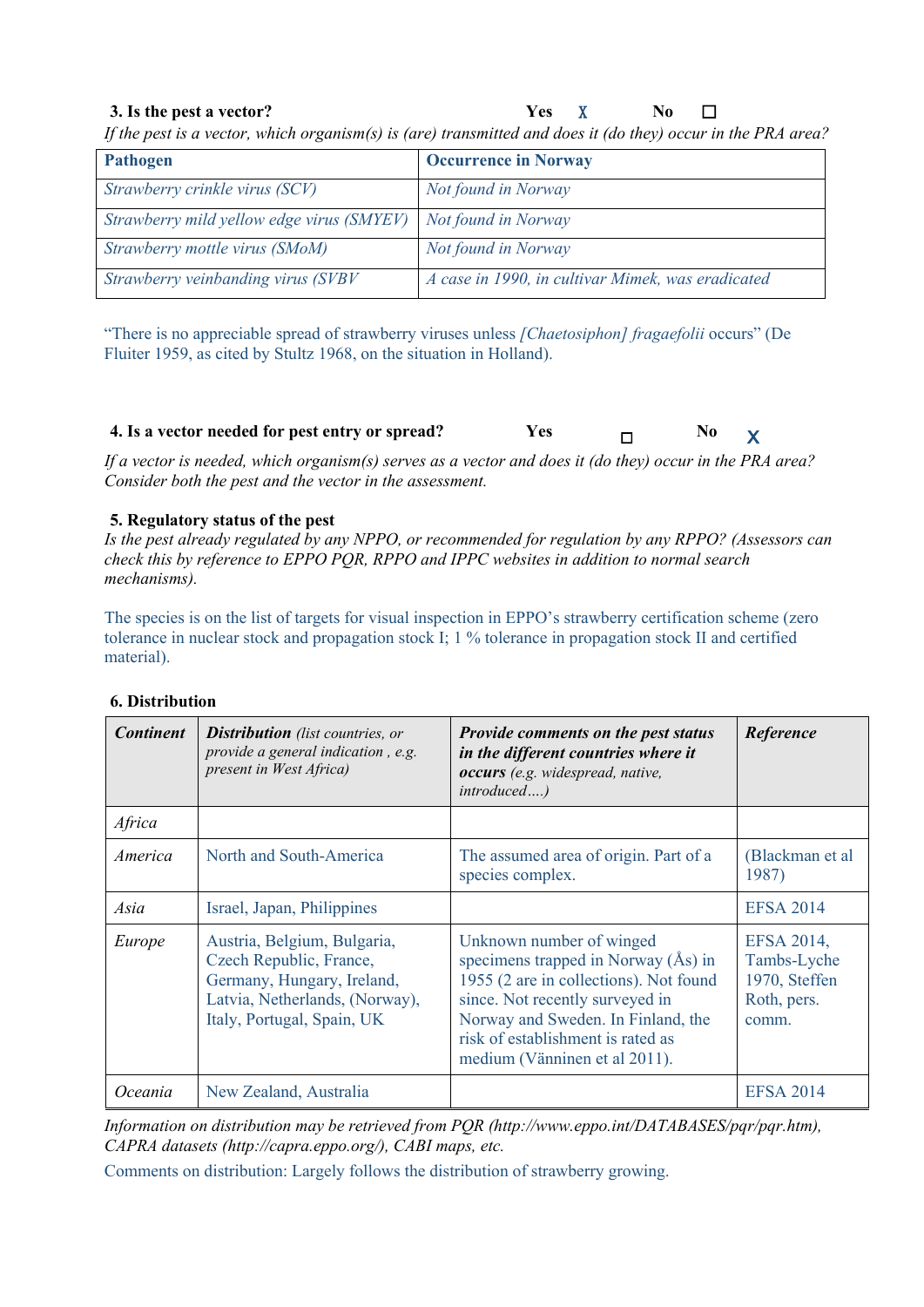### **7. Host plants /habitats\* and their distribution in the PRA area**

*If the host range is large, you may group plants (e.g. deciduous trees, or at the family level, e.g. Brassicaceae, Rosaceae), and/or focus on those occurring in the PRA area. When appropriate, the difference of susceptibility between hosts should be noted. If there are many habitats, focus on those occurring in the PRA area. Reference to FAOSTAT and EUROSTAT may help assess distribution of host plants.* 

| <b>Host Scientific</b><br>name (common<br>name) | <b>Presence in</b><br>PRA area<br>(Yes/No) | Comments (e.g. total area,<br>major/minor crop in the PRA area,<br>$major/minor~habitats*)$                     | Reference                    |
|-------------------------------------------------|--------------------------------------------|-----------------------------------------------------------------------------------------------------------------|------------------------------|
| Fragaria ananassa                               | Yes                                        | Considered the main host. Ca 1500 ha of<br>cultivated strawberry in Norway.                                     | Blackman $\&$<br>Eastop 2000 |
| Fragaria vesca                                  | Yes                                        | Common in the PRA area, but not<br>considered an important host plant in<br>Europe                              | Blackman &<br>Eastop 2000    |
| Other wild<br><i>Fragaria</i> spp               | Yes                                        | At least two species in Norway, but not<br>common. Validity of host record needs<br>further check of references | Blackman $\&$<br>Eastop 2000 |
| Potentilla anserina                             | Yes                                        | Common in Norway. Host plant both in<br>America and Europe                                                      | Blackman &<br>Eastop 2000    |
| Other <i>Potentilla</i><br>spp                  | Yes                                        | Geography of references needs to<br>checked. Several Potentilla species are<br>very common in Norway            | Dicker 1952                  |

*\*Specify habitat for invasive plants, host plants for other pests.*

### **8. Pathways for entry**

*Which pathways are possible and how important are they for the probability of entry?* Examples of pathways are:

- - o plants for planting (except seeds, bulbs and tubers) with or without soil attached
	- o bulbs or tubers
	- o seeds
- *Plant parts and plant products*
	- o cut flowers or branches
		- o cut trees
		- o fruits or vegetables
		- o grain
		- o pollen
		- o stored plant products
- Plants for planting  **Wood and wood products** 
	- o non-squared wood
	- o squared wood
	- o bark
	- o wood packaging material
	- o chips, firewood, waste wood…
	- *Natural spread*
	- *Other possible pathways*
		- o other packaging material
		- o soil/growing medium as such
		- o conveyance and machinery
		- o passengers
		- o hitchhiking
		- o plant waste
		- o manufactured plant products
		- o intentional introduction (e.g. scientific purposes)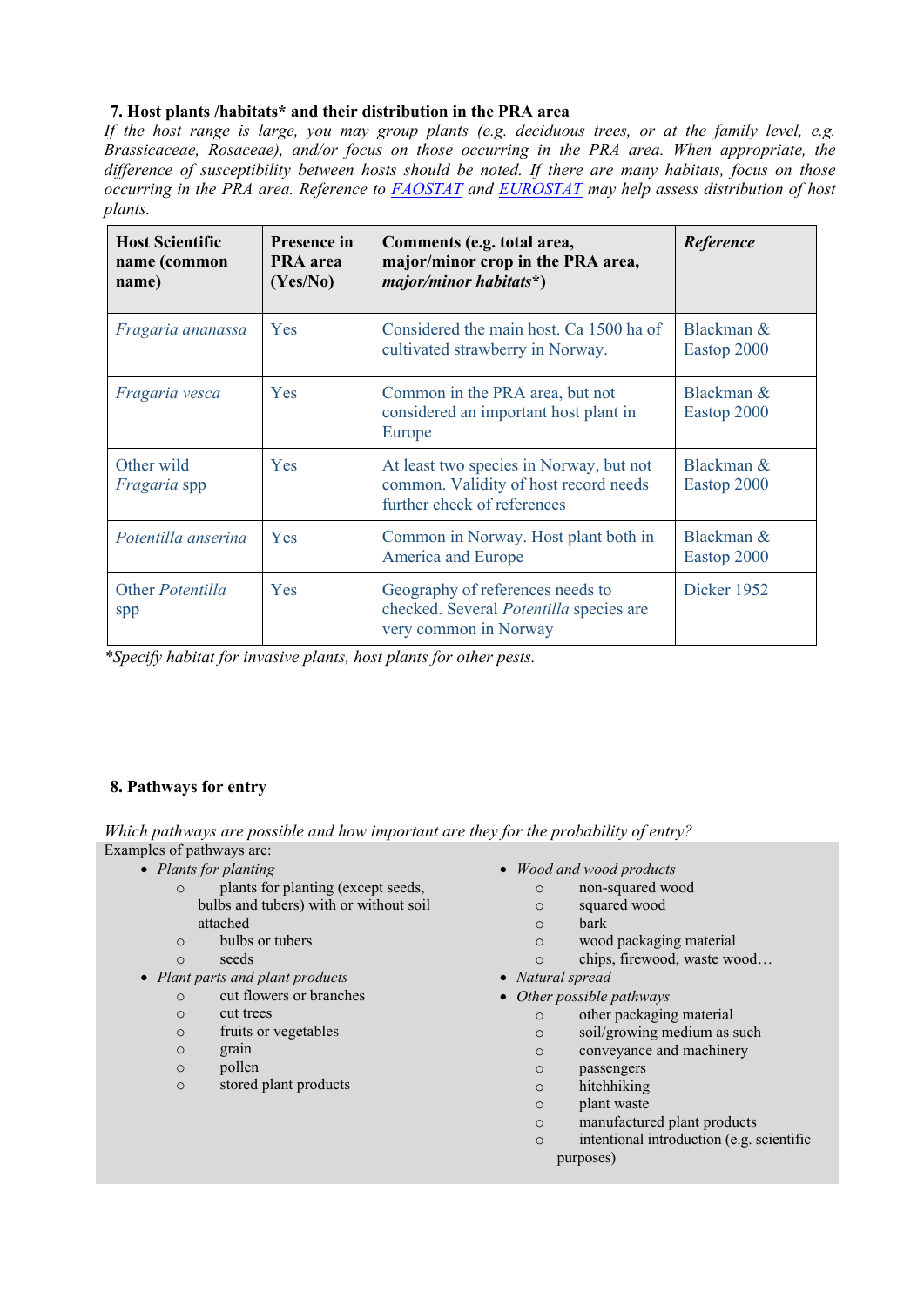| <b>Possible pathways</b><br>(in order of<br><i>importance</i> ) | Short description explaining why it<br>is considered as a pathway                                                                                                                                              | Pathway<br>prohibited in<br>the PRA area?<br>Yes/No | Pest already<br>intercepted on the<br>pathway? Yes/No                                                                                                     |
|-----------------------------------------------------------------|----------------------------------------------------------------------------------------------------------------------------------------------------------------------------------------------------------------|-----------------------------------------------------|-----------------------------------------------------------------------------------------------------------------------------------------------------------|
| Plants for planting                                             | Cultivated strawberry is the main<br>host and the aphid is common in<br>most European countries exporting<br>strawberry plants. Tolerance of 1%<br>of plants in certified material<br>according to EPPO scheme | At the<br>moment, yes                               | Not after 1986 (import)<br>ban). Imported<br>material is a likely<br>source of the find in<br>pan traps near the<br>Agricultural<br>University at Ås 1955 |
| Natural spread                                                  | Winged aphids can migrate long<br>distances                                                                                                                                                                    | N.a.                                                | Another possible<br>pathway for the 2<br>winged individuals (1)<br>male and 1 female)<br>found in 1955.                                                   |
| <b>Strawberry fruits</b><br>with husks                          | Small nymphs may probably be<br>present on husks if very high<br>population levels at the time of<br>picking. The likelihood of finding a<br>new host plant must be considered<br>very small, however.         | N <sub>0</sub>                                      | No (berries not<br>inspected with this in<br>mind at entry)                                                                                               |

| Rating of the likelihood of entry | $Low \perp$ | Moderate $\Box$   | $High \Box$ |
|-----------------------------------|-------------|-------------------|-------------|
| Rating of uncertainty             | $Low \Box$  | Moderate $\Box X$ | $High \Box$ |

Comment on the rating: The find in pan traps in 1955 proves the species is able to enter the country, although the pathway in that case was not investigated.

### **9. Likelihood of establishment outdoors in the PRA area**

*Consider in particular the presence of host plants/habitats and climatic suitability and describe the area where establishment is most likely (area* of potential *establishment). Reference to maps such as Köppen-Geiger climate zones, day degrees and hardiness zones may help assess the likelihood of establishment (see e.g. http://capra.eppo.org/files/links/Rating\_Guidance\_for\_climatic\_suitability.pdf).*

The bottleneck for establishment of this species in Norway is the long and cold winter season, at least for the asexual populations assumed to dominate in Europe\*. It should be kept in mind that the species is well adapted to low temperatures in other parts of the season, being able to reproduce at temperatures down to 4-5 ºC, as well as surviving for more than 200 days at low temperatures. However, in areas where the foliage is frozen for longer periods, aphid populations will perish because they are unable to feed, as well as directly from the frost at very low temperatures (Dicker 1952). With a milder climate in the coming years, and in certain areas with little frost, the species is probably able to establish in Norway for some years, especially if it has built up a significant population before the first winter (i.e., in sheltered environments like polytunnels etc) and the same plants are kept for early production next year.

We have compared the number of days with frost (all 24 hours below zero) in three important Norwegian strawberry growing areas during the two last winters (one exceptionally cold and one exceptionally mild) in the table below (data from Agrometeorology Norway, lmt.bioforsk.no). This illustrates the variation between winters and areas. Looking at these data, it should be kept in mind that snow cover, as well as the general use of fleece cover to improve plant winter survival, often will provide higher temperature for aphids sitting in the plants than the temperatures 2 m above the ground shown here. The last winter in Rogaland was certainly not harsher (but maybe longer) than many winters further south where *C. fragaefolii* is well established.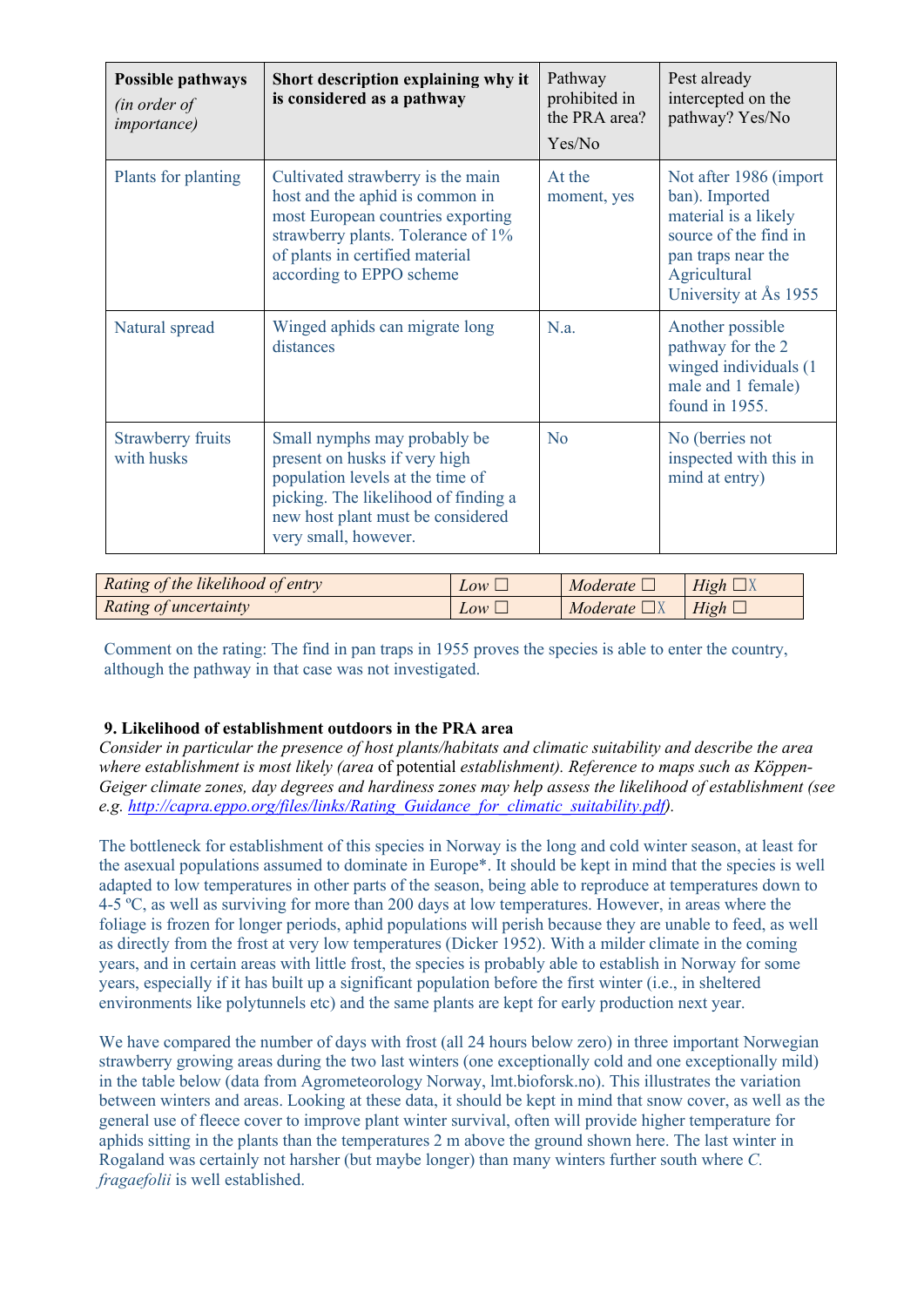|                               | Number of days with <i>daily maximum</i> below zero during November-<br>February (lowest daily max <sup>o</sup> C measured) |           |  |  |
|-------------------------------|-----------------------------------------------------------------------------------------------------------------------------|-----------|--|--|
| <b>Area (Climate station)</b> | <b>Winter 2012-13</b><br><b>Winter 2013-14</b>                                                                              |           |  |  |
| Rogaland (Særheim)            | $27( -5.6)$                                                                                                                 | $(-1.0)$  |  |  |
| Oslofjord (Lier)              | 66 $(-13.7)$                                                                                                                | $(-8.5)$  |  |  |
| Hedmark (Kise)                | $(-16.2)$                                                                                                                   | $(-11.0)$ |  |  |

\*It should be noted that *C. fragaefolii* reproduces sexually, with winter eggs, in Canada and the USA, and that one of the individuals trapped in Norway 1955 was a male.

| Rating of the likelihood of establishment outdoors | $Low \square$ | Moderate $\Box X$ | $High \square$   |
|----------------------------------------------------|---------------|-------------------|------------------|
| Rating of uncertainty                              | $Low \square$ | Moderate $\Box$   | $High \square X$ |

### **10. Likelihood of establishment in protected conditions in the PRA area**

*Consider the presence of host plants within protected cultivation (e.g. glasshouses, shade houses) and describe the area of potential establishment. For invasive plants consider if protected conditions are a suitable habitat.* 

Winter production (heated glasshouse necessary) of strawberry in Norway is rare, but several growers in the areas with best climate are extending the season by using plastic tunnels in the spring and (to a less degree) by growing everbearing cultivars in tunnels in the autumn. As long as plants are exposed to winter conditions during winter, we assume the likelihood for survival in polytunnels to be similar to the one in open field. However, the use of polytunnels will promote aphid reproduction and survival (and spread) in the growing season and may thus contribute to a higher likelihood of some specimens surviving winter in the area (because populations in the autumn will be higher).

| Rating of the likelihood of establishment in protected<br>conditions | $Low \square$ | Moderate $\Box X$ | $High \square$   |
|----------------------------------------------------------------------|---------------|-------------------|------------------|
| Rating of uncertainty                                                | $Low \square$ | Moderate $\Box$   | $High \square X$ |

#### **11. Spread in the PRA area**

- *Natural spread*
- *Human assisted spread*

*Briefly describe each mode of spread (e.g. natural flight of invertebrate pests, wind dispersal, carried within plants or plant products, carried with traded commodities), and indicate the rate or distance of spread.* 

Once established in an area, the main mode of spread will be natural, by winged aphids dispersing into new areas. The range of winged aphids can be very long, as aphids actively use wind currents to disperse. It is important to note that spread (including spread of viruses) may take place in the autumn even if the source population does not establish (i.e., survives the following winter).

Human-assisted spread is less likely as most aphids will be unwinged and not able to survive without being transplanted to a new host plant. An exception is spread through planting material (plant producers or gardening centres) situated near infested fields, selling plants to hobby gardeners or growers. We have not found information on whether spread by pickers (on clothes, tools, etc) from one field or plantation to another is likely.

*If possible consider how long it would take for the pest to spread widely within the area of potential establishment if no phytosanitary measures are taken. If no specific data are available, compare with similar organisms.*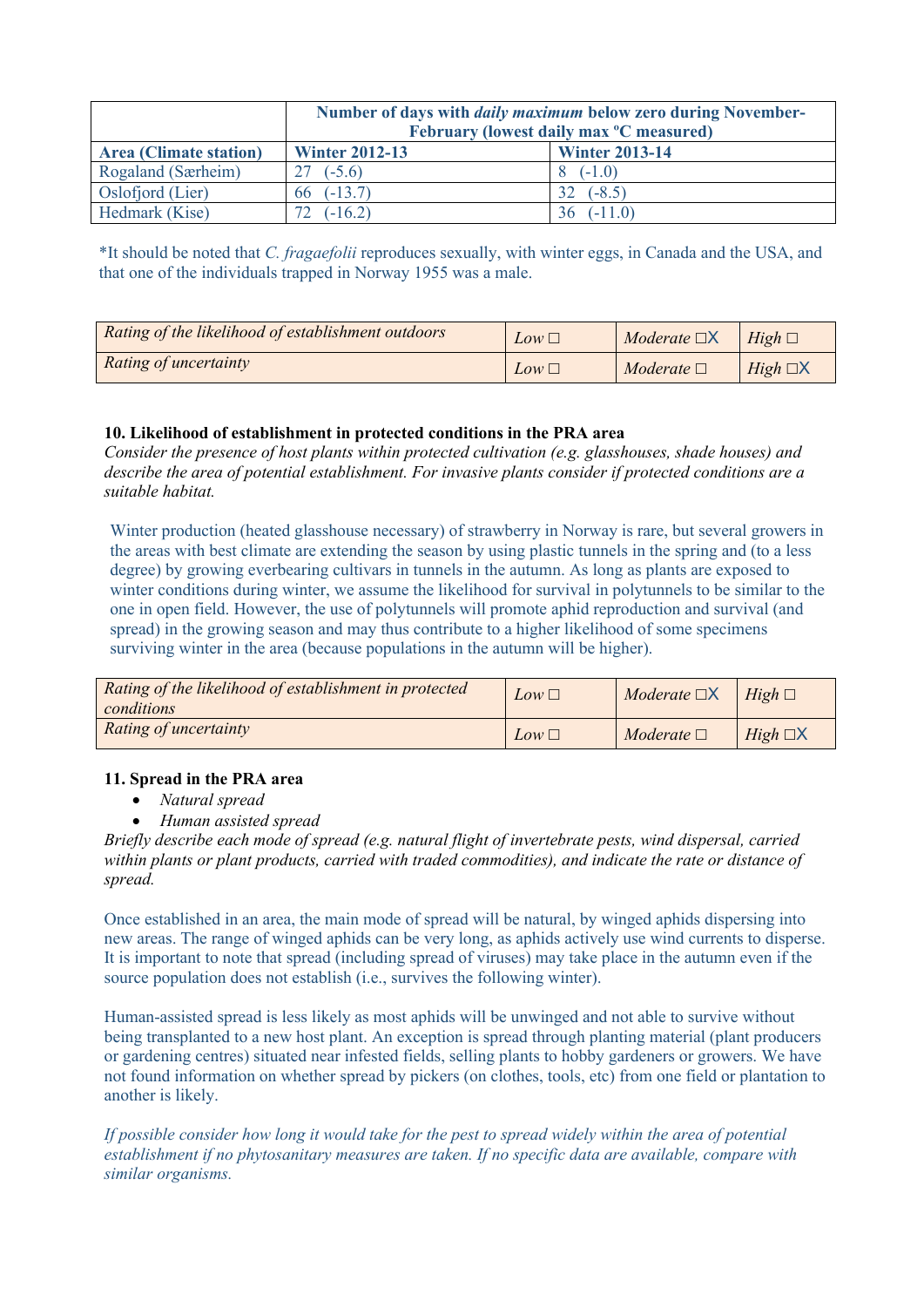According to Dicker (1952), "it is most unusual to find more than an occasional alate [winged] aphid developing on strawberry during the spring and summer following planting." If aphids are introduced through plant material in low densities at planting (e.g., low aphid numbers on 1% of plants), it will therefore take some time before they start producing a lot of winged individuals, most likely in the autumn. If winged aphids (adults or nymphs with winglets) may be present on the plants imported, however, spread may start at once.

| Rating of the magnitude of spread | $Low \sqcup$    | Moderate $\square$ | $HighX \square$ |
|-----------------------------------|-----------------|--------------------|-----------------|
| Rating of uncertainty             | $Low \sqsubset$ | Moderate $\Box$    | $High X\square$ |

### **12. Impact in the current area of distribution**

*Briefly describe the economic, ecological/environmental and social impacts in the current area of distribution. Briefly describe the existing control measures applied against the pest.* 

We have not studied the criteria for rating impacts in detail. This aphid is the main vector of several damaging viruses in strawberry, as well as an important pest in its own right. On the other hand, it is not affecting other crops than strawberry. Control measures include pesticides (broad spectrum and aphidicides) and biological control. Insect nets may prevent winged individuals entering glasshouses.

| Rating of the magnitude of impact in the current area of<br>distribution | Low $\square$ | $Modernate$ $\Box X$ | $High \square$   |
|--------------------------------------------------------------------------|---------------|----------------------|------------------|
| Rating of uncertainty                                                    | $Low \square$ | Moderate $\Box$      | $High \square X$ |

*The rating chosen should be based on the highest type of impact.* 

### **13. Potential impact in the PRA area**

*Consider whether impacts in the area of potential establishment will be similar to that in areas already infested, taking into account availability of plant protection products, natural enemies, cultural practices, etc.in the area of potential establishment. Consider other consequences (e.g. export loss) if applicable.* 

Will impacts be largely the same as in the current area of distribution? Yes /No YES (in particular considering its role as virus vector and Norway currently having none of the strawberry viruses spread by this vector)

**If No**

| Rating of the magnitude of impact in the area of potential<br>establishment | $Low \square$ | Moderate $\Box$ | $High \square$ |
|-----------------------------------------------------------------------------|---------------|-----------------|----------------|
| Rating of uncertainty                                                       | $Low \square$ | Moderate $\Box$ | $High \square$ |

#### **14. Identification of the endangered area**

*Define the endangered area (see definition in ISPM 5): describe in which part of the area of potential establishment significant impact is expected.*

All strawberry producing areas in Norway, but especially coastal areas with mild winters and clusters of growers using polytunnels to extend the season (e.g., Agder and Rogaland).

#### **15. Overall assessment of risk**

*Summarize the likelihood of entry, establishment, spread and possible impact without phytosanitary measure. An overall rating should be given in the summary part which is placed at the beginning of the Express PRA.*

The tolerance level of 1 % of plants harbouring *C. fragaefolii* makes the likelihood of entry and establishment during the growing season very high. The likelihood of long-term establishment through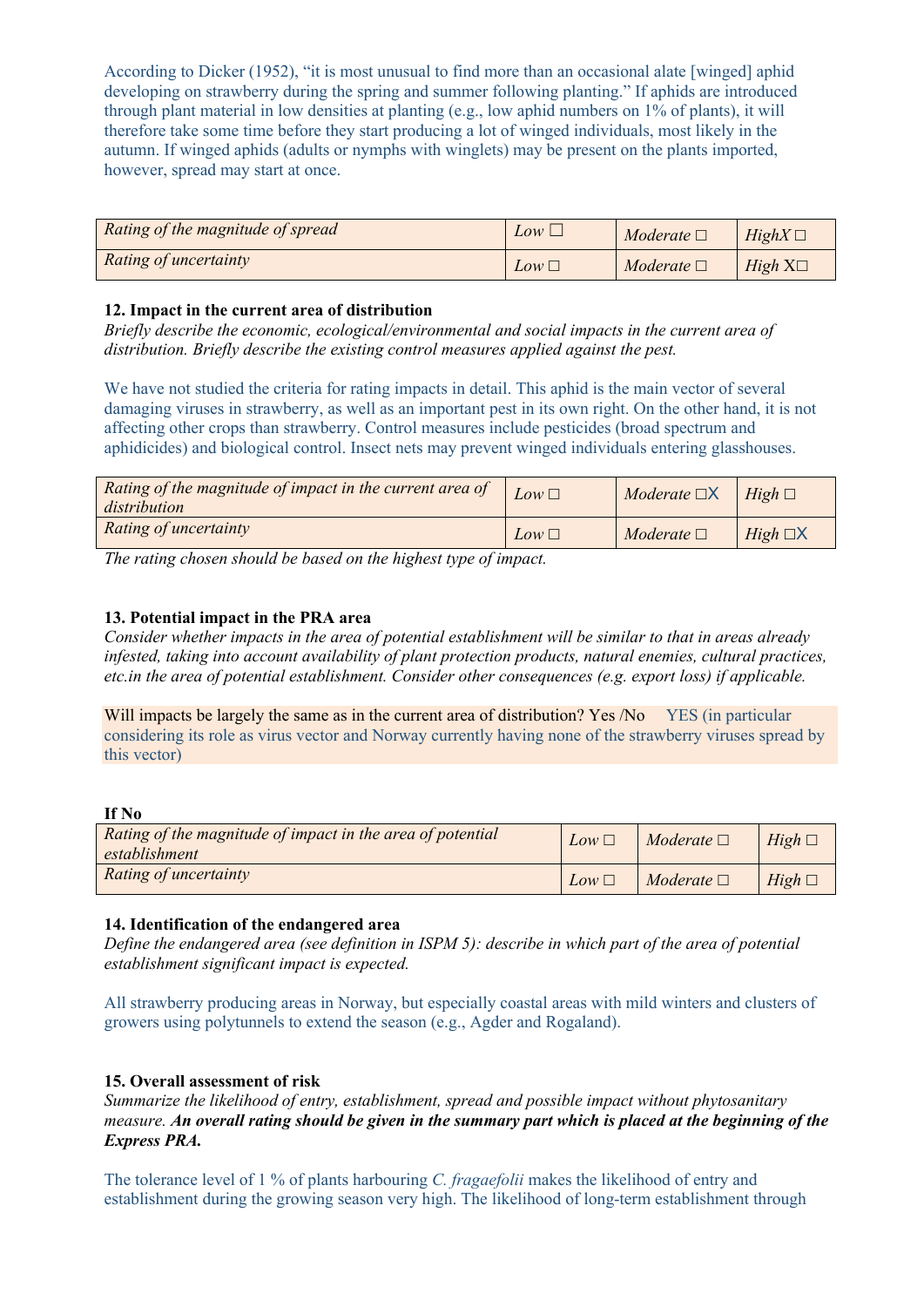several years is smaller. Still, if viruses are present in imported material together with *C. fragaefolii*, these viruses may be spread by winged aphids to other plantings before winter, regardless of the fate of the aphid population in winter. This mechanism we perceive as the greatest risk associated with the topic of this PRA, although it is not really covered by any of the above question**.** Statistically, if 1% of plants harbour virus, and 1 % aphids, one plant in every 10 000 plants will have both, and there will be 3 such plants per ha.

*Then consider whether phytosanitary measures are necessary. If the assessment shows that phytosanitary measures are not required for your country but there are indications that other EPPO countries are at higher risk, mention it.*

To minimize the risk of virus spread, phytosanitary measures are necessary.

### **Stage 3. Pest risk management**

#### **16. Phytosanitary measures**

*Describe potential measures for relevant pathways and their expected effectiveness on preventing introduction (entry & establishment) and / or spread. If possible, specify prospects of eradication or containment in case of an outbreak. Indicate effectiveness and feasibility of the measures* As described in PM 5/3 possible options for phytosanitary measures include

*Options at the place of production*

Detection of the pest at the place of production by inspection or testing

Prevention of infestation of the commodity at the place of production (treatment, resistant cultivars, growing the crop in specified conditions, harvest at certain times of the year or growth stages, production in a certification scheme)

Establishment and maintenance of pest freedom of a crop, place of production or area

*Options after harvest, at pre-clearance or during transport*

Detection of the pest in consignments by inspection or testing

Removal of the pest from the consignment by treatment or other phytosanitary procedures (remove certain parts of the plant or plant product, handling and packing methods, specific conditions or treatments during transport)

*Options that can be implemented after entry of consignments*

Detection during post-entry quarantine

Consider whether consignments that may be infested be accepted without risk for certain end uses, limited distribution in the PRA area, or limited periods of entry, and can such limitations be applied in practice

*Prohibition*

*Surveillance, eradication, containment*

The pathway considered is import of plants.

*Options at the place of production (beyond the ones required to produce certified material (CM) by EPPO standards):*

-Plants grown in aphid secure greenhouses (with screens) combined with preventative measures and close monitoring.

-Harvest plants at a time when production of winged individuals is very low

-Aphidicide treatment with specified compound just before harvest\*

-Inspection of plants before harvest

*Options after harvest, at pre-clearance or during transport*

-CATT treatment (kills aphids, but efficacy against specific species has not been documented)

-Lower tolerance of *C. fragaefolii* (tolerance of *Phytonemus (Tarsonemus) pallidus* is 0.1%)

*Options that can be implemented after entry of consignments*

-Mandatory check of plants for aphids at arrival (before planting) and every month after planting -Routinely apply an aphidicide within a couple of weeks after planting\*

-Mandatory use of preventative biological control in protected crops through summer.

\*Resistance issues need to adressed. For example, whether *C. fragaefolii* is resistant to the aphidicides allowed in Norway. No recent info on resistance in this species in resistance database www.pesticideresistance.org/search.php, but it has previously developed resistance to endosulfan (Shanks 1967).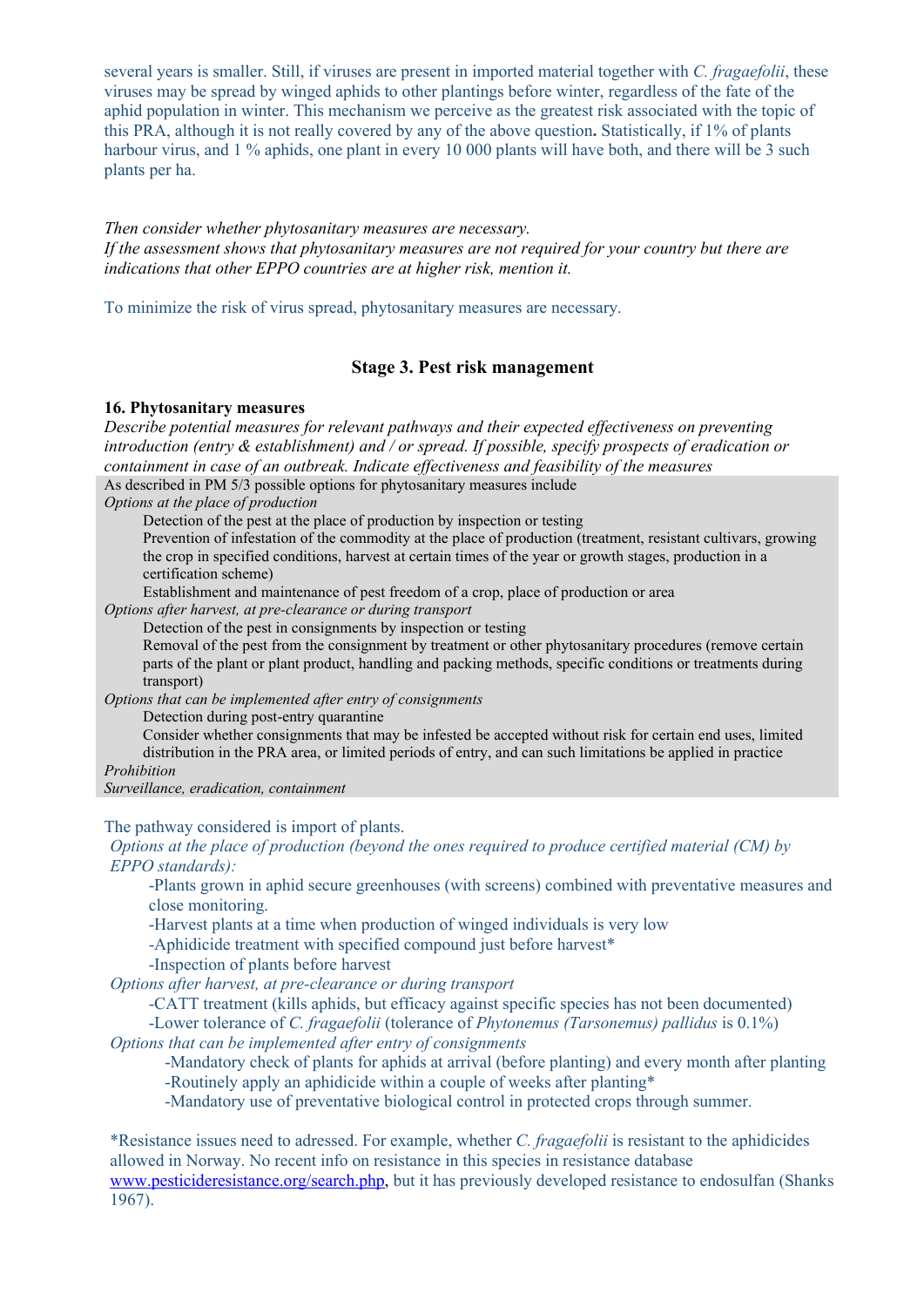#### **17. Uncertainty**

*List and describe the main sources of uncertainty within the risk assessment and risk management. State whether a detailed PRA is needed to reduce key aspects of uncertainty (if so state which parts of the PRA should be focused on). Comment on what work would be needed to address uncertainties (e.g. for distribution the need for surveys, produce epidemiological data…)*

-Detailed information on cold/frost tolerance is lacking -Recent survey of aphid fauna in Norwegian strawberry crops is lacking -Info on typical aphid density, life forms, survival and pesticide resistance in plants sold as certified material is lacking -Incomplete info on potential for sexual reproduction (winter eggs) of European populations

A more detailed PRA, comparing the winter climate in Rogaland to that of Netherlands and the UK could be useful. But it should also be checked if *C. fragaefolii* is currently present in Norway as the country's aphid fauna has not been investigated since the 1980s (Stenseth 1989). We recommend a new survey targeting the mildest climates, possibly in cooperation with Sweden, which is in the same situation (i.e, not knowing if *C. fragaefolii* is present). The aphid is easy to identify if it is collected on strawberry. If the aphid is found, it would be of great interest to check for pesticide resistance and viruses.

### **18. Remarks**

*Add any other relevant information or recommendations. For example when phytosanitary measures are not considered appropriate, recommendations for the development of other control strategies can be made (e.g. Integrated Pest Management, certification schemes).*

> Once the analysis has been completed, a summary should be prepared (see the summary box at the beginning of the Express PRA)

### **19. REFERENCES**

*Provide references cited above (see Instructions for authors to the EPPO Bulletin) When referring to websites, include the web address and date accessed.*

Alford DV (2007) *Pests of fruit crops, a colour handbook*. Manson Publishing Ltd, London (UK).

Bernardi D, Garcia MS, Botton M & Nava DE (2012) Biology and fertility life table of the green aphid *Chaetosiphon fragaefolii* on strawberry cultivars. *Journal for Insect Science* **12**, Article 28.

Blackman RL & Eastop VF (2000) *Aphids on the world's crops: an identification and information guide*. 2<sup>nd</sup> edn John Wiley & Sons, New York (USA).

Blackman RL, Eastop VF, Frazer BD & Raworth DA. The strawberry aphid complex *Chaetosiphon (Pentatotrichus)* spp. (Hemiptera: Aphididae): taxonomic significance of variations in karyotype, chaetotaxy and morphology. *Bulletin of Entomological Research* **77**, 201-212.

Cedola C & Greco N (2010) Presence of the aphid, *Chaetosiphon fragaefolii*, on strawberry in Argentina. *Journal for Insect Science* **10**, Article 9.

De Fluiter HJ (1954) [Observations on the phaenology of the strawberry aphid, *Pentatrichopus fragaefolii* Cock. in the Netherlands]. *Entomologische Berichten* **15**, 94-98 (in Dutch, English summary).

Dicker GHI (1952) The biology of the strawberry aphid*, Pentatrichopus fragaefolii* (Cock.), with special reference to the winged form. *Journal of Horticultural Science* **27**, 151-178.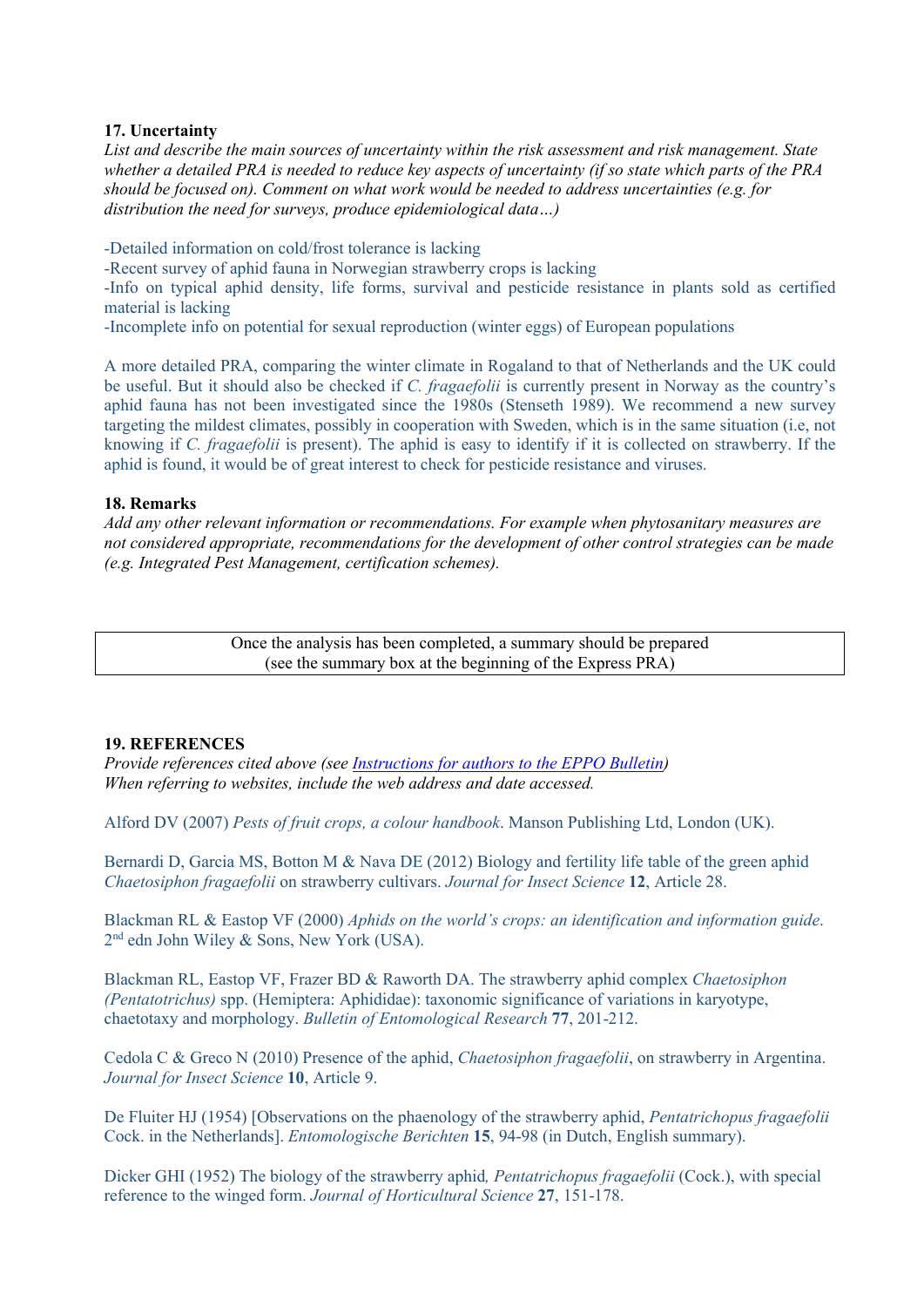EFSA (2014) Scientific opinion on the risk to plant health posed by Strawberrry crinkle virus to the EU territory with the identification and evaluation of risk reduction options. *EFSA Journal* **12**(4):3630.

Frazer, BD & Raworth DA (1984) Predicting the time of hatch of the strawberry aphid, *Chaetosiphon fragaefolii* (Homoptera: Aphididae). *Canadian Entomologist* **16**, 1131-1135.

Heie OE (1994) The Aphidoidea (Hemiptera) of Fennoscandia and Denmark, V. *Fauna Entomologica Scandinavica* **28**.

Judge FD & Schaefers GA (1971) Effects of crowding on alary polymorphism in the aphid *Chaetosiphon fragaefolii. Journal of Insect Physiology* **17**, 143-148.

Krczal H (1959) Untersuchungen über die Verbreitung der Erdbeerblatlaus *Passerinia fragaefolii* und das Auftreten von Erdbeervirosen in der Bundesrepublik. *Phytopatologische Zeitschrift* **37**, 1-20

Krczal H & Merbecks H (1988) Einfluss der Temperatur auf Lebensdauer der Knotenhaarlaus Chaetosiphon (*Pentatrichopus) fragaefolii* (Homoptera: Aphididae), und Latenzzeit des Erdbeer-Kräuselvirus im Vektor. *Entomologica Generalis* **13**, 221-227.

OEPP/EPPO (2008) Certification scheme for strawberry. *OEPP/EPPO Bulletin* **38**, 430-437.

Schaefers GA & Allen WW (1962) Biology of the strawberry aphids, *Pentatotrichus fragaefolii* (Cockerell) and *P. thomasi* Hille Ris Lambers, in California. *Hilgardia* **32**, 393-431.

Schaefers GA & Judge FD (1971) Effects of temperature, photoperiod, and host plant on alary polymorphism in the aphid *Chaetosiphon fragaefolii. Journal of Insect Physiology* **17**, 369-379.

Shanks CH (1967) Resistance in the strawberry aphid to endosulfan in southwest Washington. *Journal of Economic Entomology* **60***,* 968-70.

Stenseth C (1989) [Aphids on strawberry in Norway]. *Norsk Landbruksforskning* **3**, 139-141 (in Norwegian, English summary).

Stultz HT (1968) Aphids on strawberry in Nova Scotia. *Canadian Entomologist* **100**, 869-878.

Tambs-Lyche H (1970) Studies on Norwegian aphids (Hom., Aphidoides) II. The subfamily Myzinae (Mordvilko) Börner. *Norwegian Journal of Entomology* **17**, 1-16.

Vänninen I, Worner S, Huusela-Veistola E, Tuovinen T, Nissinen, A & Saikkonen K (2011) Recorded and potential alien invertebrate pests in Finnish agriculture and horticulture. *Agricultural and Food Science* **20**, 96-114.